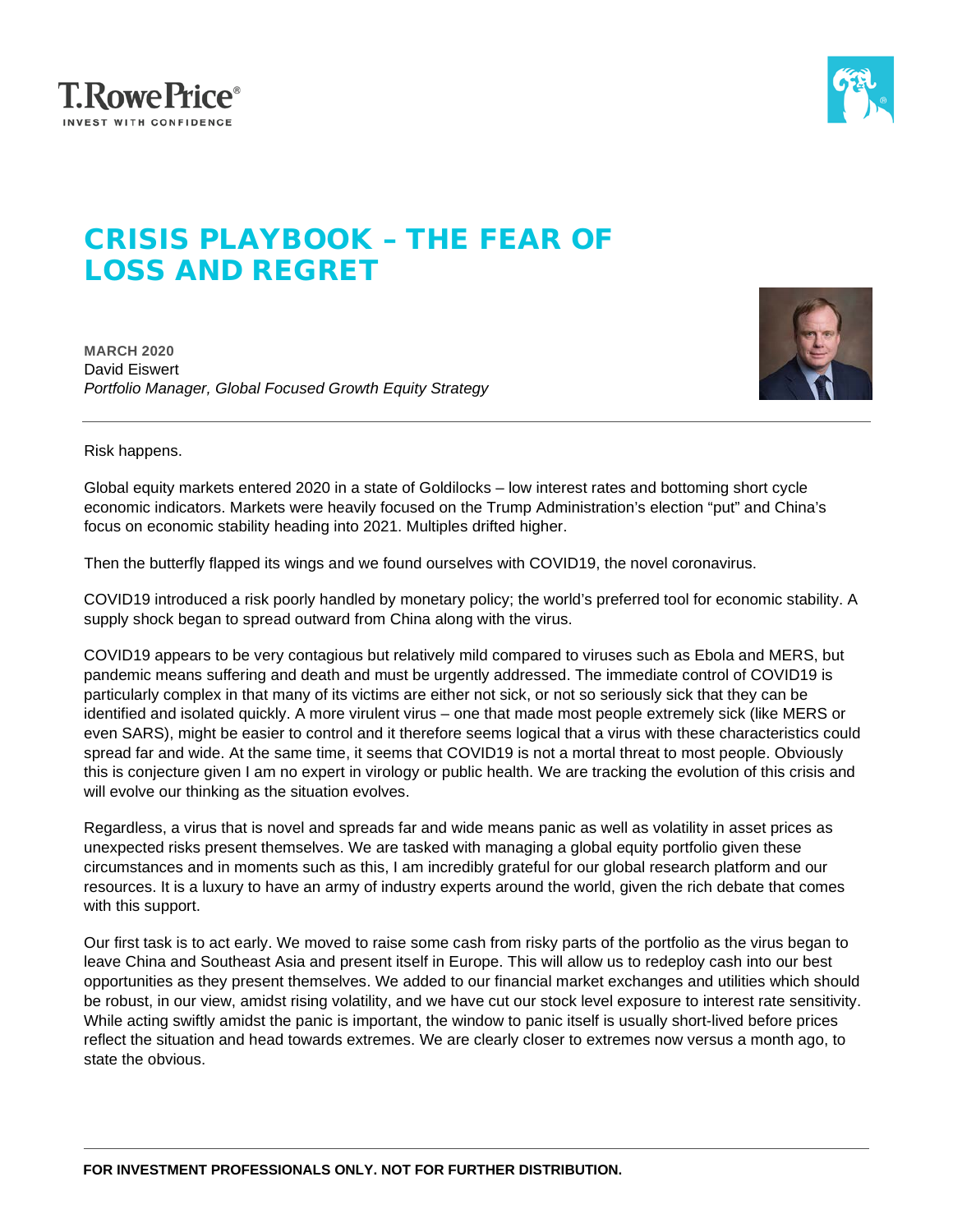We are looking to understand and evaluate the risk that the global reaction to the virus could cause a credit event. Collapsing oil prices and parked airplanes will have cash flow and balance sheet implications. Credit events are what cause real damage to equity investors over the medium term and we are working with our equity and fixed income analysts and portfolio managers to assess and track these risks.

This is the time to use our imagination and think about what the world will look like in a year. Will we all be in quarantines, will air travel cease and will we be undertaking all our meetings via video conferencing? This is an extreme and unlikely possibility. In short, we do not think that the world has entered a new paradigm where we do not travel and meet others, although the market has the ability to price in this fear. Travel and meetings will be significantly down over the next six or so months, as will economic activity.

We are spending our time identifying opportunities in high quality, value creating stocks via our research platform. We have asked all the analysts to focus on those 2-3 ideas that they think can create the *most* economic value over the mid and long term for our clients. How to provide the best vehicle for our clients to turn crisis into strong returns requires a balancing act of risk and return, as well as the patience to time our decisions.

Regardless of today's uncertain environment, we believe the right thing to do is to invest in our best ideas, embracing the reality that this requires difficult choices. The fear of loss is great and can lead to bad decisions. The fear of future regret is something that is harder for people to master. What will you regret in the future? This is true in life and in investing. What I have experienced over the long term is that investors regret *not* buying great assets in times of crisis. In the short term, anything can happen, but history tells us that in the long term, if we focus on great assets on the right side of change, we will serve our clients well.

The virus has disrupted the likelihood of modest economic acceleration in the first half of 2020 that we had expected. However, we believe that given the level of global liquidity and likely policy response, there is a good chance that economic acceleration is delayed rather than canceled. On the other side of the virus outbreak could be a significant rebound in activity. We want to be cautiously optimistic about this scenario. We are using our resources and our investment framework to do our best to make good decisions for our clients, balancing risk and return, and the fear of loss versus regret.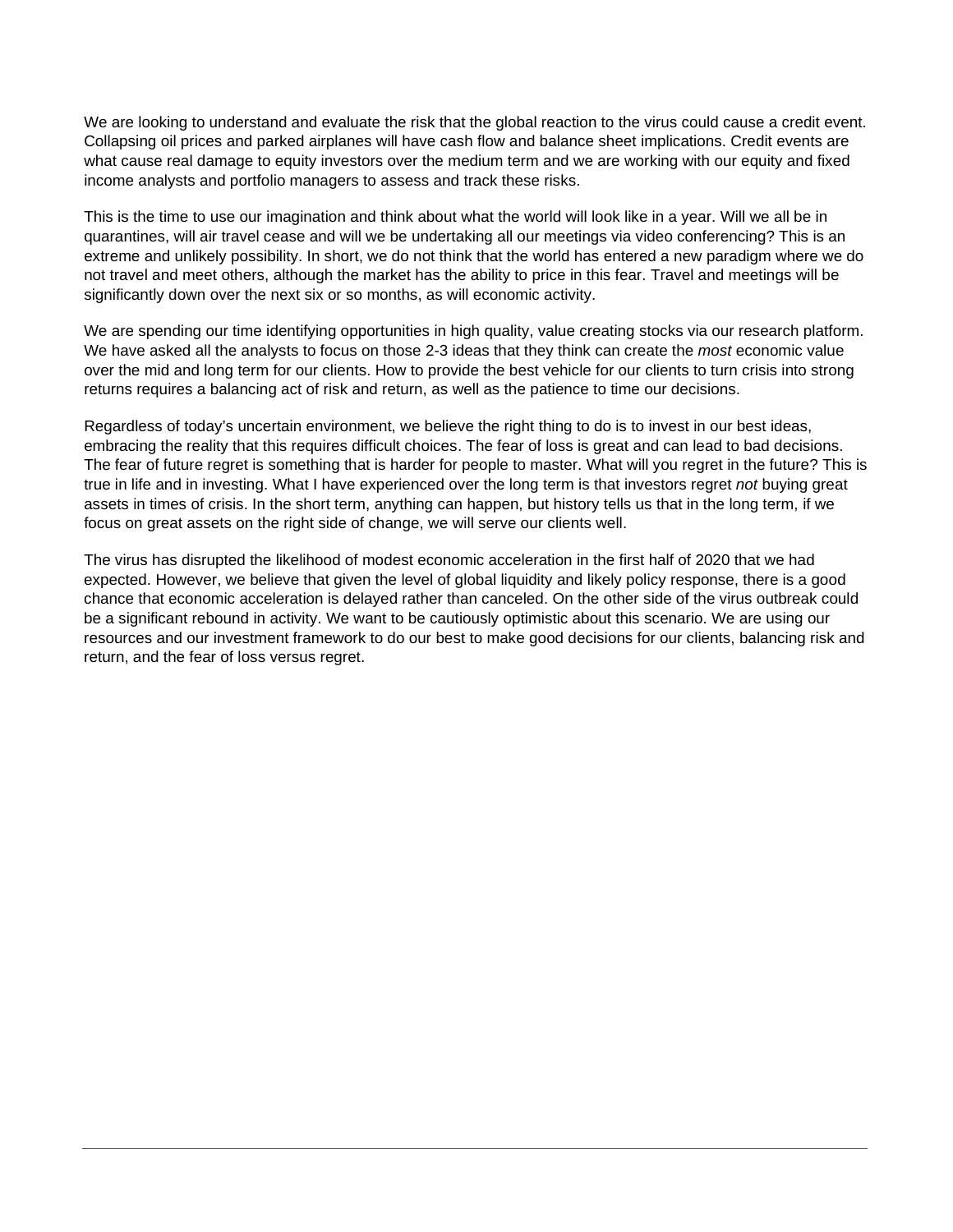## **RISKS**

The following risks are materially relevant to the portfolio.

- **Country risk (China)**  all investments in China are subject to risks similar to those for other emerging markets investments. In addition, investments that are purchased or held in connection with a QFII licence or the Stock Connect program may be subject to additional risks.
- **Country risk (Russia and Ukraine)**  in these countries, risks associated with custody, counterparties and market volatility are higher than in developed countries.
- **Currency risk** –changes in currency exchange rates could reduce investment gains or increase investment losses.
- **Emerging markets risk**  emerging markets are less established than developed markets and therefore involve higher risks.
- **Small and mid-cap risk**  stocks of small and mid-size companies can be more volatile than stocks of larger companies.
- **Style risk**  different investment styles typically go in and out of favour depending on market conditions and investor sentiment**.**

## **General Portfolio Risks**

- **Capital risk**  the value of your investment will vary and is not guaranteed. It will be affected by changes in the exchange rate between the base currency of the portfolio and the currency in which you subscribed, if different.
- **Equity risk**  in general, equities involve higher risks than bonds or money market instruments.
- **Geographic concentration risk**  to the extent that a portfolio invests a large portion of its assets in a particular geographic area, its performance will be more strongly affected by events within that area.
- **Hedging risk**  a portfolio's attempts to reduce or eliminate certain risks through hedging may not work as intended.
- **Investment portfolio risk**  investing in portfolios involves certain risks an investor would not face if investing in markets directly.
- **Management risk**  the investment manager or its designees may at times find their obligations to a portfolio to be in conflict with their obligations to other investment portfolios they manage (although in such cases, all portfolios will be dealt with equitably).
- **Operational risk** operational failures could lead to disruptions of portfolio operations or financial losses.